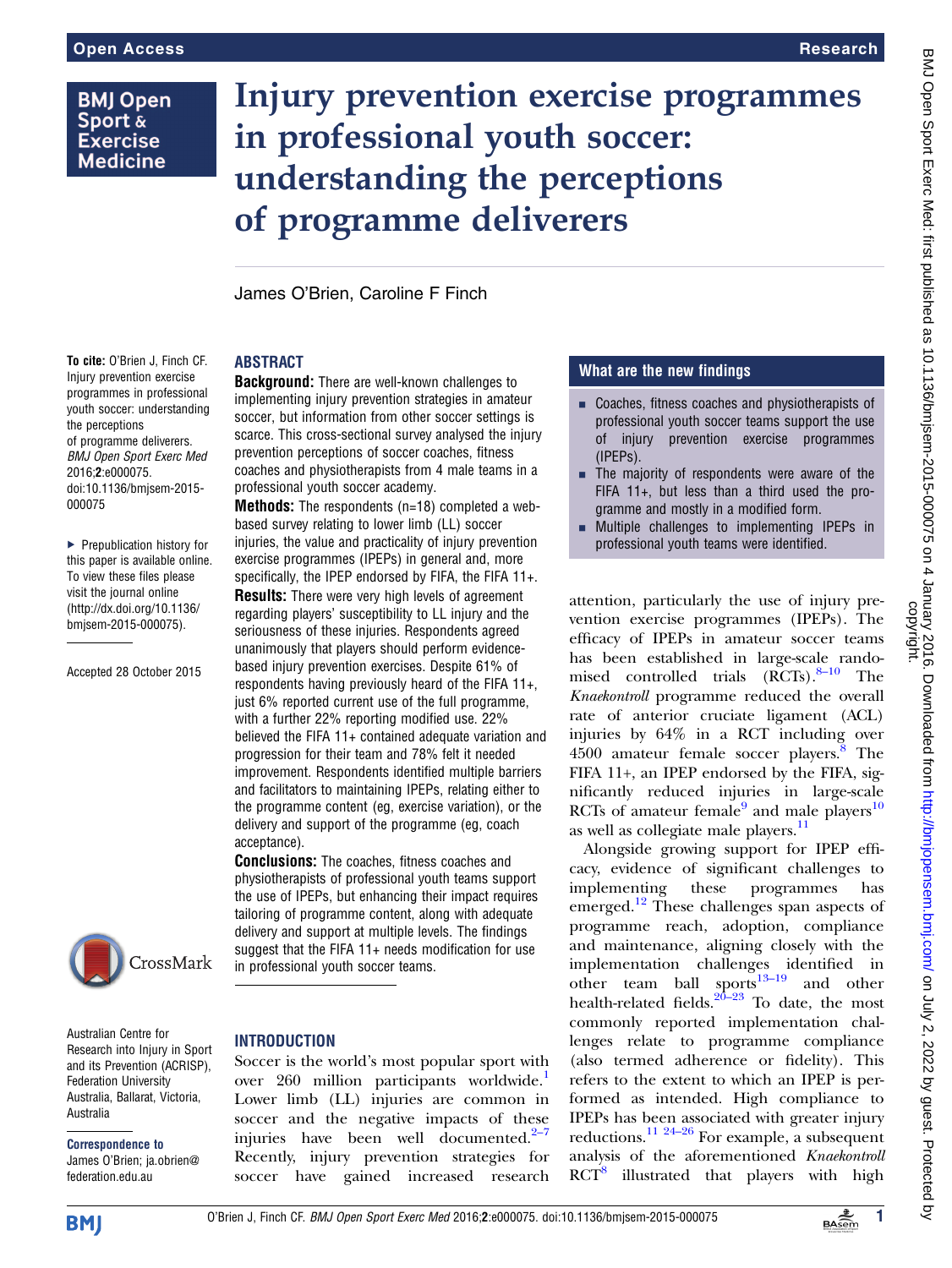compliance experienced an 88% lower rate of ACL injury, compared with players with low compliance, who did not differ from controls.<sup>[24](#page-7-0)</sup> However, achieving adequate compliance can be challenging.<sup>[27](#page-8-0)–29</sup>

Enhancing the adoption of IPEPs has also been identi-fied as a major implementation challenge.<sup>12 [30](#page-8-0)</sup> Despite extensive promotion of the FIFA 11+ by soccer's international governing body since 2009, just 10% of the member soccer associations have actually endorsed the programme. $\frac{12}{12}$  Coaches have been identified as important adoption targets for IPEPs in amateur soccer, $12$ whereas other staff members (eg, physiotherapists and fitness staff) represent key programme deliverers in professional and collegiate soccer settings. $31-33$  $31-33$  In recent studies, just 20% of female soccer team coaches in Utah $34$  and 21% of female high school soccer and basketball coaches in Oregon $35$  reported using an IPEP. Among coaches of public high school soccer and basketball teams in Chicago, only 37% agreed to participate in an IPEP trial.<sup>[36](#page-8-0)</sup> Injury prevention knowledge gaps among players, coaches and parents have been identified in both male $37$  and female $38$   $39$  amateur soccer communities and also in other team ball sports settings.<sup>[14 15 17](#page-7-0)</sup> In one recent study of youth male soccer players, 79% had not heard of the FIFA  $11^{37}$  $11^{37}$  $11^{37}$ 

Improving IPEP maintenance represents another key challenge in enhancing the impact of IPEPs, but information on programme maintenance is rare. In a systematic review on the reporting of team ball sport IPEP trials, maintenance was the least reported of all implementation aspects.<sup>40</sup> A recently published, 3-year follow-up $^{41}$  $^{41}$  $^{41}$  to the previously mentioned Knaekontroll RCT<sup>[8](#page-7-0)</sup> investigated the maintenance of the programme by amateur female soccer coaches. Use of the programme by still active coaches, in some form, was very high (82% for intervention group coaches and 68% for control group coaches). However, the majority performed the IPEP less frequently than recommended and around three-quarters had modified the content of the programme. $^{41}$ 

Research on IPEP implementation in professional soccer settings remains scarce, but awareness of the impact of implementation on injury prevention success in professional teams is growing. $42^{-43}$  In a study of coaches from elite junior female teams,<sup>[44](#page-8-0)</sup> high levels of coach intent to deliver an IPEP were observed following a coach workshop. Despite this, only 53% of coaches actually adopted an IPEP during the following season. A recent study in high-level professional male soccer investigated use of the evidence-based Nordic Hamstring (NH) exercise programme. $45$  Although 88% of clubs were familiar with the NH programme, it was performed fully in only 11% and partly in just 6% of the total 150 club seasons included in the study.

The above research findings underpin a wellestablished principle of sports injury prevention: no intervention will achieve its full potential unless it is adopted, correctly implemented and maintained over

time.<sup>[46](#page-8-0)</sup> It has been emphasised that for sports injury prevention measures to succeed, an in-depth understanding of end-user (eg, coach and other programme deliverers) perceptions and the specific implementation context in which the programme takes place is required.<sup>[15](#page-7-0) [47 48](#page-8-0)</sup>

Identification of the factors which influence IPEP implementation can provide valuable information for the design, delivery and support of these programmes, thereby enhancing their success. The tailoring of programmes to specific target groups is also important, with consideration of age, $49\frac{50}{2}$  knowledge and beliefs, $38\frac{39}{2}$ programme length<sup>[13](#page-7-0)</sup> and climate.<sup>13 [26](#page-8-0)</sup>

This study aimed to identify challenges to implementing IPEPs in the specific context of professional male youth soccer, particularly relating to the established reporting gaps of adoption and maintenance.  $40$  As there is currently no industry-standard IPEP for professional soccer, the most highly promoted IPEP for amateur soccer, the FIFA 11+, was used as a blueprint for analysing IPEPs in this study. The specific aims were to:

- 1. Analyse the perceptions of soccer coaches, fitness coaches and physiotherapists towards injury prevention in general, IPEPs and specifically the FIFA 11+.
- 2. To seek direct input from staff members regarding the challenges to maintaining IPEPs in their setting.

#### **METHODS**

#### Study design

This study was a cross-sectional, web-based survey hosted by Survey Monkey. All participants completed informed consent forms and the study was approved by the Federation University Australia Human Research Ethics Committee (Ballarat, Australia).

#### **Participants**

The targeted participants were all soccer coaches, fitness coaches and physiotherapists working with four elite junior male soccer teams during the 2014/2015 season. The four teams were all based in an elite European soccer academy and were selected based on existing connections with the research team. Three of the teams were competing in the highest national under-age league and one team was competing in the second highest national adult league.

#### Survey design

The content and development of the survey has been previously reported.<sup>[51](#page-8-0)</sup> Briefly, the development was guided by the Reach Effectiveness Adoption Implementation Maintenance (RE-AIM) framework dimensions<sup>[52](#page-8-0)</sup> and Health Belief Model constructs.<sup>53</sup> The first section of the survey covered perceptions of LL injury susceptibility and seriousness in soccer and the value of IPEPs in general. In the second section, respondents were prompted to visit the official website of the FIFA 11+ [\(http://f-marc.com/11plus/home/\)](http://f-marc.com/11plus/home/). Subsequent questions focused specifically on the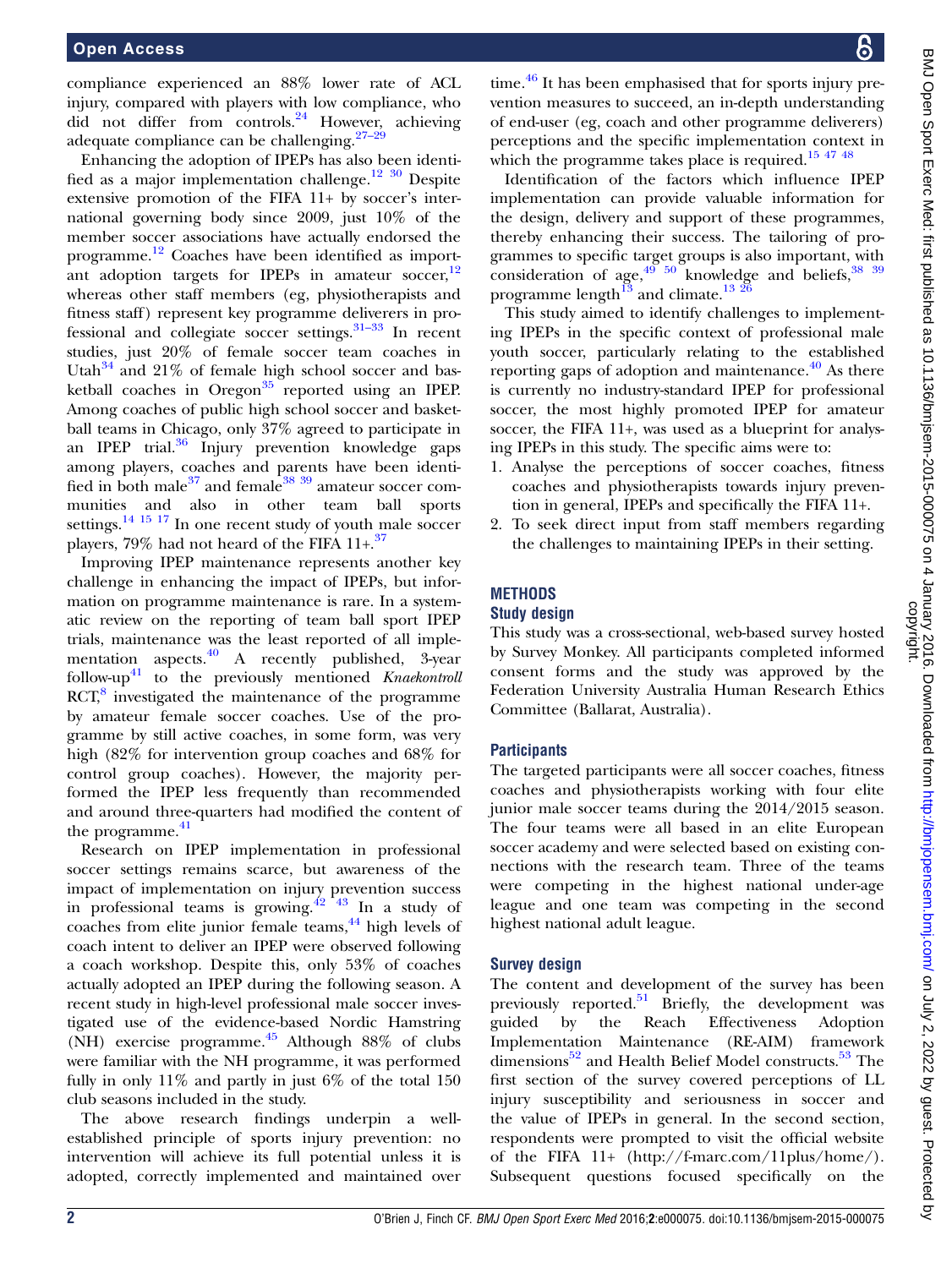perceived value of the FIFA 11+ and its relevance to the respondents' context. Both open and closed questions were employed in the survey, including five-point Likert scales, multiple option questions (yes, no, unsure) and questions with free-text answers. The open questions focused on the barriers and facilitators to IPEP maintenance. The survey took approximately 25 min to complete. Face validity was evaluated by pilot testing the survey on two professional soccer players and two physiotherapists. Face and content validity were also strengthened by the authors' differing backgrounds in professional team sport, epidemiology, implementation research and injury prevention research, along with the previous successful administration of the same survey in another professional soccer setting. $51$ 

#### Data collection

Following approval from the soccer academy's management, all targeted staff members (soccer coaches, fitness coaches and physiotherapists) were invited to participate. The participants completed the survey during the soccer preseason or, in the case of staff changes, when they first joined their team.

#### Analysis

The data were exported from Survey Monkey and extensively cleaned and edited. Because of the relatively small sample size and lack of variability, Likert scale responses were converted into three-point scales ('strongly agree/ agree', 'neither agree nor disagree' and 'disagree/ strongly disagree'). The data were analysed with the responses from all four teams combined. Missing responses were excluded. For each survey question, the proportion (%) of respondents indicating each different answer was calculated in Microsoft Excel and 95% CIs for the sample proportions were calculated with an online calculator [\(http://www.select-statistics.co.uk\)](http://www.select-statistics.co.uk). One author categorised the free-text barriers and facilitators to IPEP maintenance into two themes, identified through a previous thematic analysis of the same survey in an adult male professional soccer setting.<sup>[51](#page-8-0)</sup> The first theme related to the content and nature of the IPEP itself. The second theme related to the delivery and support of IPEPs at different ecological levels, and responses were further allocated to five subthemes, reflecting different ecological levels in the professional soccer system (player, team staff, club, governing bodies and the external environment). Responses relating to multiple themes or subthemes were allocated to all relevant themes, and the proportions  $(\%)$  of total responses allocated to each theme were calculated.

#### RESULTS **Participants**

Eighteen (90%) of the 20 eligible staff members agreed to participate, with 2 (10%) not participating due to lack of time. The respondents included nine coaches,

four fitness coaches and five physiotherapists. From a total of 576 answers across respondents, only 5  $\langle 1\% \rangle$ were missing and hence excluded from the analysis of the particular survey item.

#### Perceptions of injury susceptibility and injury seriousness

Very high proportions (89–100%) of respondents agreed to statements regarding professional soccer players' high susceptibility to LL injuries and the negative impacts of these injuries [\(table 1\)](#page-3-0).

#### Perceptions of IPEPs

Respondents unanimously agreed that certain LL injuries can be prevented, that evidence-based exercises should be performed by players and that common types of injury prevention exercises such as balance, eccentric strengthening, controlled jumping/landing and cutting can prevent LL injuries [\(table 1\)](#page-3-0). All respondents believed that these exercises should be varied and progressed over time, and 94% believed evidence-based exercise should be incorporated into training guidelines.

The multiple-choice question, 'When should exercises to prevent lower limb injuries be performed?' (as part of training, separate from team training, both), was answered with 'both' by 89% of respondents. The most frequent answers to the question, 'How much time is appropriate for a warm-up session at the start of team training?' were 15 min (28%), 20 min (22%) and 25 min (22%), while four respondents indicated that the appropriate warm-up varied depending on factors such as the content of training and age of the players:

It depends on the content of the team training, the length and intensity should be attuned to the training which follows.

Very variable depending on age. 10–25 mins before the first maximal sprint/shooting action.

#### Perceptions of injury prevention responsibility

From eight different soccer club roles listed in the survey, respondents indicated a median of seven different roles as holding responsibility for injury prevention. The most common answers were the player (100%), fitness coach (100%), physiotherapist (100%) and head coach (94%). When asked which role holds the ultimate responsibility for injury prevention, the most common answers were the head coach (35%), the player (24%) and the fitness coach (24%).

#### Perceptions and current practices in relation to the FIFA 11+

Sixty-one per cent of respondents had previously heard of the FIFA 11+ [\(table 2](#page-4-0)), but less than a third of them reported using it in some form. When asked, 'Does your team currently use the FIFA 11+?' a total of 28% indicated either 'yes' (6%) or 'yes, but modified' (22%). All of the respondents using the programme indicated that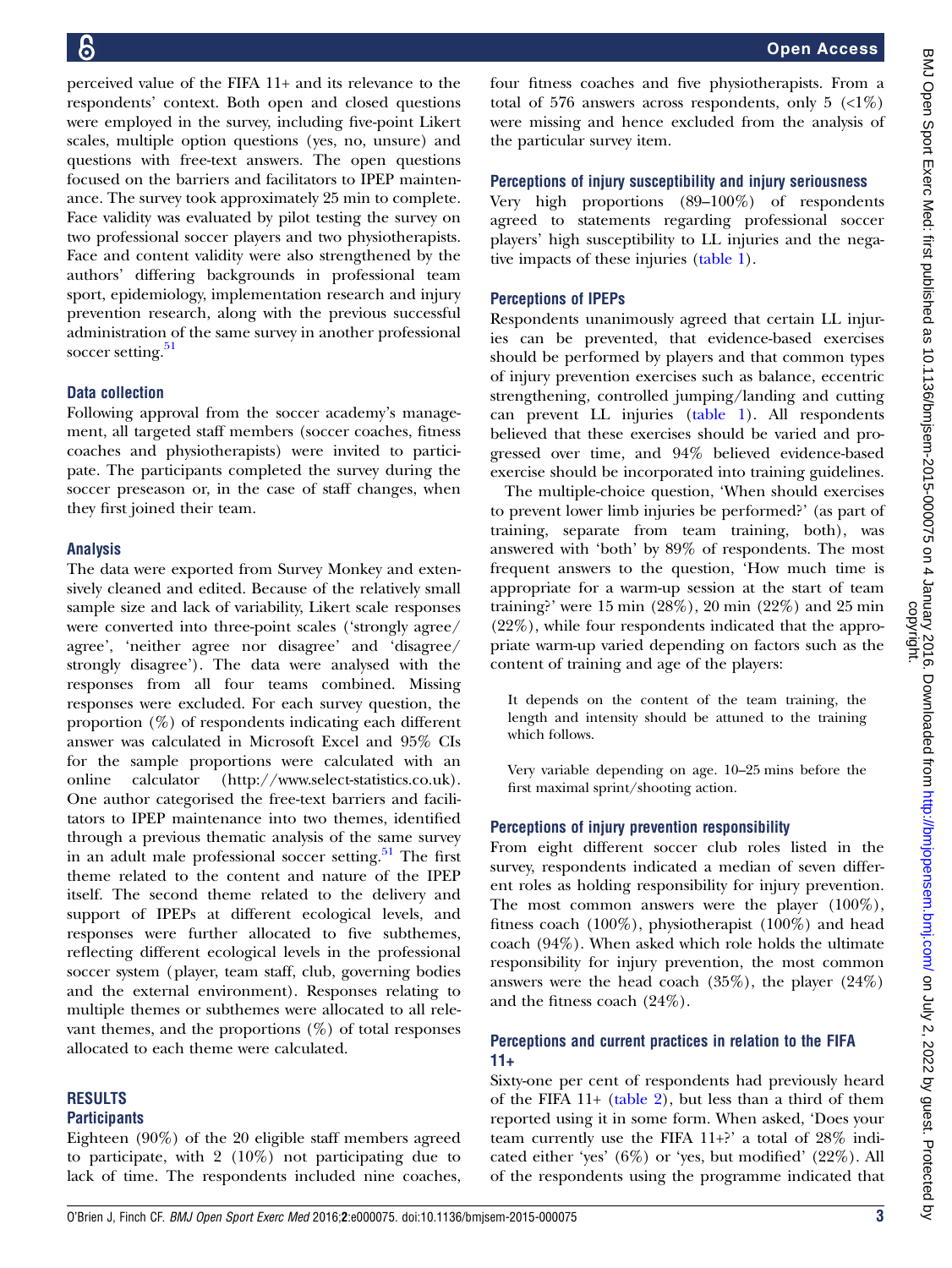| <b>Theme</b>                             | <b>Statement</b>                                                                                                                        | <b>HBM</b><br>construct     | <b>RE-AIM*</b><br>dimension(s) | $\mathsf{n}$ | Agree<br>% (95% CI) <sup>+</sup> | Neither agree nor<br>disagree<br>% (95% CI) <sup>+</sup> | <b>Disagree</b><br>% (95% CI) <sup>+</sup> |
|------------------------------------------|-----------------------------------------------------------------------------------------------------------------------------------------|-----------------------------|--------------------------------|--------------|----------------------------------|----------------------------------------------------------|--------------------------------------------|
| Injury susceptibility<br>and seriousness | Soccer players are at high risk of suffering a LL injury                                                                                | Perceived<br>susceptibility | A, M                           | 18           | 94 (90 to 98)                    | 6 (2 to 10)                                              | $\mathbf 0$                                |
|                                          | LL injuries can shorten a professional soccer player's<br>career                                                                        | Perceived<br>seriousness    | A, M                           | 18           | 100                              | $\pmb{0}$                                                | $\mathbf{0}$                               |
|                                          | LL soccer injuries can cause physical problems later in<br>life                                                                         | Perceived<br>seriousness    | A, M                           | 18           | 100                              | $\mathbf 0$                                              | $\mathbf{0}$                               |
|                                          | LL injuries have a negative impact on team<br>performance                                                                               | Perceived<br>seriousness    | A, M                           | 18           | 89 (84 to 94)                    | 11 (6 to 16)                                             | $\mathbf 0$                                |
|                                          | LL injuries have a negative impact on a soccer player's<br>quality of life                                                              | Perceived<br>seriousness    | A, M                           | 18           | 100                              | $\mathbf 0$                                              | $\mathbf{0}$                               |
| Injury prevention<br>exercise programmes | It is possible to prevent some LL soccer injuries                                                                                       | Perceived<br>benefit        | A, E                           | 18           | 100                              | $\mathbf 0$                                              | $\mathbf 0$                                |
|                                          | Exercises which have been scientifically proven to<br>prevent LL injuries should be performed by soccer<br>players                      | Perceived<br>benefit        | A, M                           | 18           | 100                              | $\mathbf 0$                                              | $\mathbf 0$                                |
|                                          | Exercises to prevent injuries should be varied and<br>progressed over time                                                              | Cues to<br>action           | A, I, M                        | 18           | 100                              | $\mathbf 0$                                              | $\mathbf 0$                                |
|                                          | Exercises which have been scientifically proven to<br>prevent LL injuries should be incorporated into the<br>club's training guidelines | Cues to<br>action           | M                              | 18           | 94 (90 to 98)                    | 6 (2 to 10)                                              | $\mathbf 0$                                |
|                                          | Balance exercises can prevent LL injuries                                                                                               | Perceived<br>benefit        | E, A, I                        | 18           | 100                              | $\mathbf 0$                                              | $\mathbf 0$                                |
|                                          | Controlled jumping/landing can prevent LL injuries                                                                                      | Perceived<br>benefit        | E, A, I                        | 18           | 100                              | $\mathbf 0$                                              | $\mathbf 0$                                |
|                                          | Eccentric muscle strengthening can prevent LL injuries                                                                                  | Perceived<br>benefit        | E, A, I                        | 18           | 100                              | $\mathbf 0$                                              | $\mathbf 0$                                |
|                                          | A warm-up jog/run can prevent LL injuries                                                                                               | Perceived<br>benefit        | E, A, I                        | 18           | 100                              | $\mathbf 0$                                              | $\mathbf 0$                                |
|                                          | Cutting exercises can prevent LL injuries                                                                                               | Perceived<br>benefit        | E, A, I                        | 18           | 100                              | $\pmb{0}$                                                | $\mathbf 0$                                |
|                                          | Cool-down jog/run can prevent LL injuries                                                                                               | Perceived<br>benefit        | E, A, I                        | 18           |                                  | 61 (54 to 68) 17 (11 to 23)                              | 22 (16 to 28)                              |

<span id="page-3-0"></span>Table 1 Respondents' perceptions of lower limb (LL) injury susceptibility, injury seriousness and injury prevention exercise programmes, including the Health Belief Model (HBM) constructs<sup>[53](#page-8-0)</sup> and Reach Effectiveness Adoption Implementation Maintenance (RE-AIM) framework dimensions<sup>[52](#page-8-0)</sup> which each question related to

\*Reach Effectiveness Adoption Implementation Maintenance (RE-AIM) framework: E=effectiveness, A=adoption, I=implementation, M=maintenance. †In cases of 0% and 100% agreement, 95% CIs calculations returning (0–0) or (100–100) are left blank.

OP

Open Access

Open Access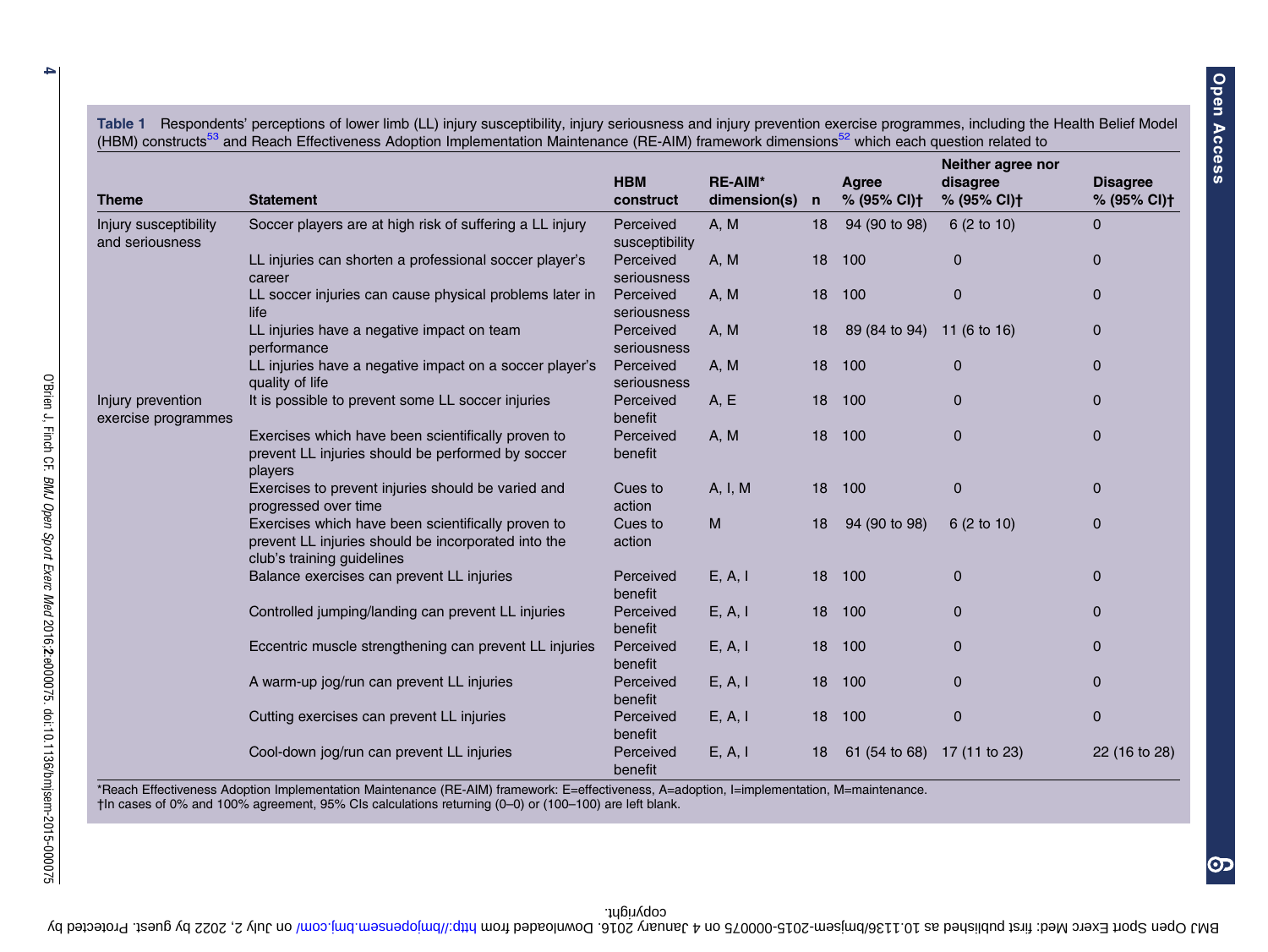<span id="page-4-0"></span>Table 2 Respondents' awareness, use and perceptions of the FIFA 11+ programme, including the HBM constructs<sup>[53](#page-8-0)</sup> and RE-AIM framework dimensions<sup>[52](#page-8-0)</sup> which each question related to

|                                                                                 |                           |                                  |                 |                                 |                                |                              |                                | <b>Neither agree</b>                  |                                                 |
|---------------------------------------------------------------------------------|---------------------------|----------------------------------|-----------------|---------------------------------|--------------------------------|------------------------------|--------------------------------|---------------------------------------|-------------------------------------------------|
| <b>Question or statement</b>                                                    | <b>HBM</b> construct      | <b>RE-AIM*</b><br>dimension(s) n |                 |                                 | Yes % (95% CI)† No % (95% CI)† | <b>Unsure</b><br>% (95% CI)† | Agree %<br>$(95\% \text{ Cl})$ | nor disagree<br>$% (95\% \text{ Cl})$ | <b>Disagree</b><br>$% (95\% \text{ Cl})\dagger$ |
| Had you heard of the FIFA $11+$<br>before taking part in this<br>questionnaire? | Cues to action            | R                                | 18              | 61 (54 to 68)                   | 39 (32 to 46)                  | $\mathbf{0}$                 |                                |                                       |                                                 |
| Does your team currently use the Perceived benefit R, A, M<br>$FIFA 11+?$       |                           |                                  | 18              | $28\ddagger(22 \text{ to } 36)$ | 61 (54 to 68)                  | 11 (6 to 16)                 |                                |                                       |                                                 |
| Have you ever been in a team<br>which used the FIFA $11+?$                      | Perceived benefit R, A    |                                  | 13 <sub>§</sub> | - O§                            | 69 (54 to 84)                  | 31 (16 to 46)                |                                |                                       |                                                 |
| Does the FIFA 11+ need to be<br>improved for use in your team?                  | Perceived benefit A, I, M |                                  | 17              | 78 (70 to 86)                   | 6 $(2 \text{ to } 10)$         | 17 (10 to 24)                |                                |                                       |                                                 |
| Should your club develop its own<br>version of the FIFA $11+?$                  | Cues to action            | A, I, M                          | 17              | 100                             | $\mathbf{0}$                   | 0                            |                                |                                       |                                                 |
| The FIFA can prevent LL injuries<br>in your team                                | Perceived benefit E, A    |                                  | 18              |                                 |                                |                              |                                | 83 (77 to 89) 17 (11 to 23)           | $\mathbf 0$                                     |
| The FIFA $11+$ is soccer specific                                               | Perceived benefit A, I, M |                                  | 18              |                                 |                                |                              |                                | 50 (43 to 57) 44 (37 to 51)           | 6 $(2 \text{ to } 10)$                          |
| The FIFA $11+$ is too long                                                      | Perceived barrier A, I, M |                                  | 17              |                                 |                                |                              | 6 $(2 \text{ to } 10)$         | $35(26 \text{ to } 44)$               | 59 (50 to 68)                                   |
| The FIFA $11+$ contains adequate<br>variation and progression for our<br>team   | Perceived benefit A, I, M |                                  | 17              |                                 |                                |                              |                                | 22 (14 to 30) 28 (20 to 36)           | 50 (41 to 59)                                   |
| The FIFA $11+$ could be<br>maintained over multiple<br>seasons by our team      | Cues to action            | A, I, M                          | 18              |                                 |                                |                              |                                | 44 (37 to 51) 17 (11 to 23)           | 39 (32 to 46)                                   |

\*The Reach Effectiveness Adoption Implementation Maintenance (RE-AIM) framework: R=reach, E=effectiveness, A=adoption, I=implementation, M=maintenance.

†In cases of 0% agreement, 95% CIs calculations returning (0–0) are left blank.

‡Sum of 'yes' (6%) and 'yes, but modified' (22%).

§Skip-logic was employed for the five respondents already using the FIFA 11+.

HBM, Health Belief Model; LL, lower limb; RE-AIM, Reach Effectiveness Adoption Implementation Maintenance.

copyright.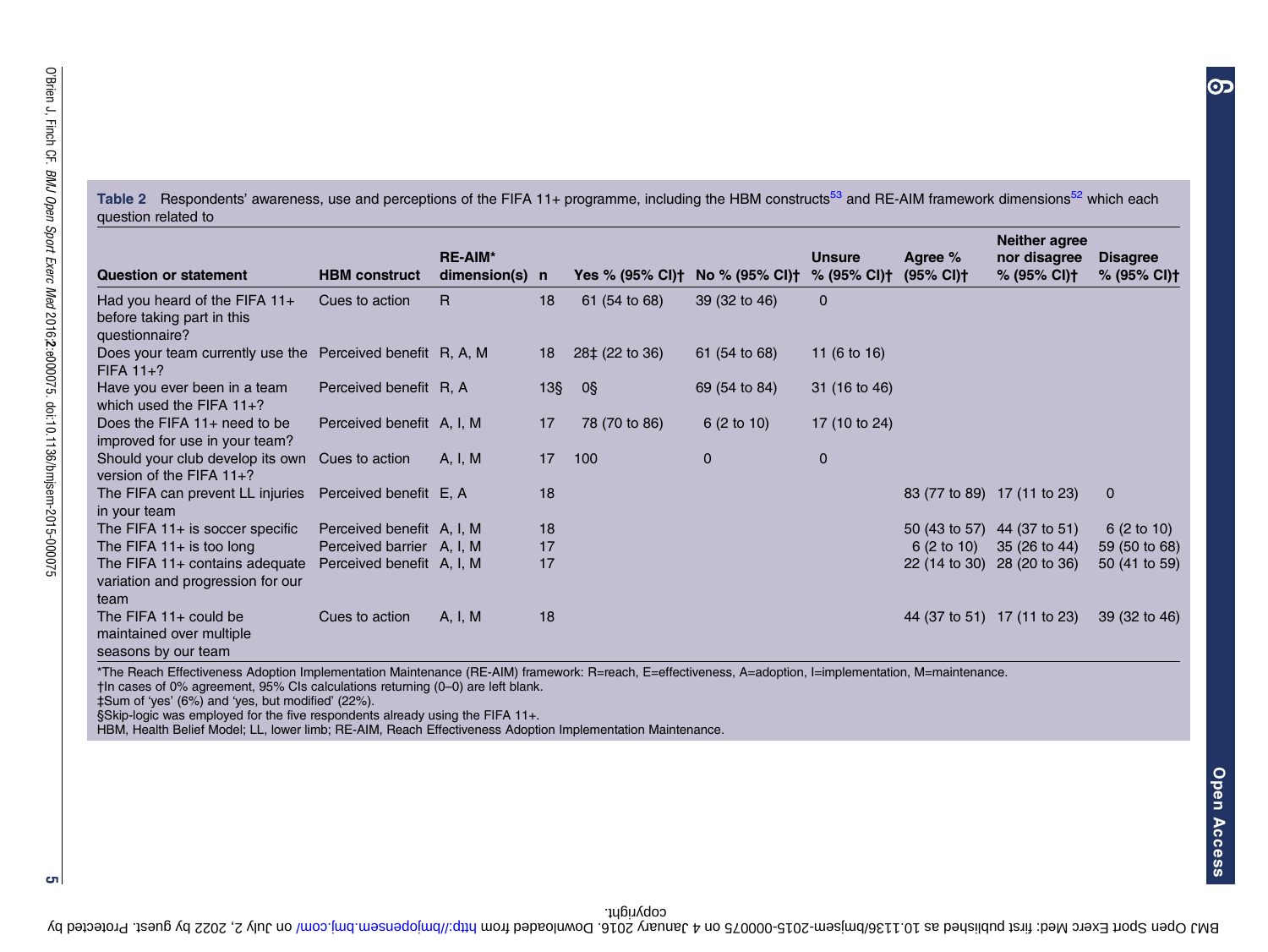they liked it, with some providing reasons as free-text answers:

It's simple and the basics are covered. Transparency and comprehensibility are present.

I like it, but I find it too monotonous for regular use.

While 83% of respondents believed that the FIFA 11+ could prevent injuries in their team, only half agreed that it is soccer-specific and just 22% believed it contains adequate variation and progression [\(table 2](#page-4-0)). Only 44% agreed that the FIFA 11+ could be maintained by their team over multiple seasons. The vast majority of respondents (78%) indicated that the FIFA 11+ needed improvement for use in their team, and there was unanimous agreement that the club should develop its own version ([table 2](#page-4-0)).

In my opinion a standard program is the best option for clubs with minimal medical and sport science staff, to keep the injury rate as low as possible. If possible, players should also perform additional, individual exercises based on grounded, specific test procedures. This needs to be tailored to the specific playing level and age group in question.

#### Barriers and facilitators to IPEP maintenance

The barriers and facilitators to IPEP maintenance, categorised by theme and subtheme, are presented in [table 3.](#page-6-0) The majority of respondents' answers were related to multiple themes and subthemes. Thirty-two per cent of all responses were included under the first theme, the nature and content of the IPEP itself. Almost all responses (97%) were included under the second theme, IPEP delivery and support. One subtheme, IPEP delivery and support at the team staff level, included 88% of all responses ([table 3\)](#page-6-0).

## **DISCUSSION**

### Key results

This study evaluated the perceptions of IPEP deliverers in the specific context of professional male youth soccer. Soccer coaches, fitness coaches and physiotherapists recognised the high risk and seriousness of soccer injuries and strongly supported the use of evidence-based exercises. Although the majority of respondents had heard of the FIFA 11+ and believed it could prevent injuries in their team, less than a third used it and mostly in a modified form. Overall, the results of this study suggest that established IPEPs need modification for use in professional youth male soccer settings. The findings also hold relevance for the implementation of IPEPs in other soccer settings and in other team ball sports.

#### Respondents' perceptions of IPEPs

The participants in this study strongly supported the use of injury prevention exercises in general, with all respondents indicating that soccer players should perform

them. This is in accordance with other recent research results in professional soccer settings.  $31 \frac{42}{12}$  From 32 national teams participating in the FIFA 2014 World Cup,  $91\%$  reported using IPEPs.<sup>[42](#page-8-0)</sup> The staff of 44 highlevel professional male teams all reported prescribing IPEPs for their players and their top five rated injury prevention exercise types (eg, eccentric strengthening and balance) corresponded closely to the components of the FIFA  $11+^{12}$  $11+^{12}$  $11+^{12}$  <sup>31</sup> In the current study, 83% of respondents thought the FIFA 11+ could prevent injuries in their team. Taken together, these results suggest that IPEPs play an important role in professional soccer and although the FIFA 11+ was designed for amateur players, the types of exercises in the programme also hold relevance for professional soccer settings. Despite this, the respondents' reported use of the FIFA 11+ in its original form  $(6\%)$  or a modified form  $(22\%)$  was very low in this present study.

A potential explanation for these findings is that while the basic FIFA 11+ components, such as strengthening and balance, are relevant to professional teams, the specific exercises need to be adapted to the professional soccer context. Respondents in this study agreed unanimously that injury prevention exercises need to be varied and progressed over time, with only 22% of respondents believing the FIFA 11+ contained adequate progression and variation. Furthermore, the need for fun and challenging injury prevention exercises, with sufficient variety, was evident in free-text answers.

The delivery of injury prevention exercises may also need tailoring to the professional soccer context. The FIFA 11+ is delivered as a team warm-up programme, but the majority of participants in this study believed that injury prevention exercises should be delivered both during team training and separate from training. This suggests that the future design and delivery of IPEPs for professional soccer needs to consider various formats for delivering exercises, beyond the warm-up alone. Other studies in professional support these findings.[31 42](#page-8-0) Optimising the individualisation of programmes was the most commonly reported injury prevention challenge in a survey of 2014 FIFA World Cup teams, $42$  and  $73\%$  of premier league professional soccer teams reported prescribing both individual and group injury prevention sessions.<sup>31</sup>

#### Barriers and facilitators to IPEP maintenance

Far more clues to the specific implementation challenges in professional soccer emerged from the free-text answers regarding IPEP maintenance. The diversity and nature of the reported challenges highlight that efficacious IPEPs alone are not enough to prevent injuries. Almost all responses related to aspects of programme delivery and support (eg, coach acceptance, communication and team work). Hence, to ensure the ultimate success of these programmes, there is a need to focus on addressing implementation challenges at various levels of the soccer system.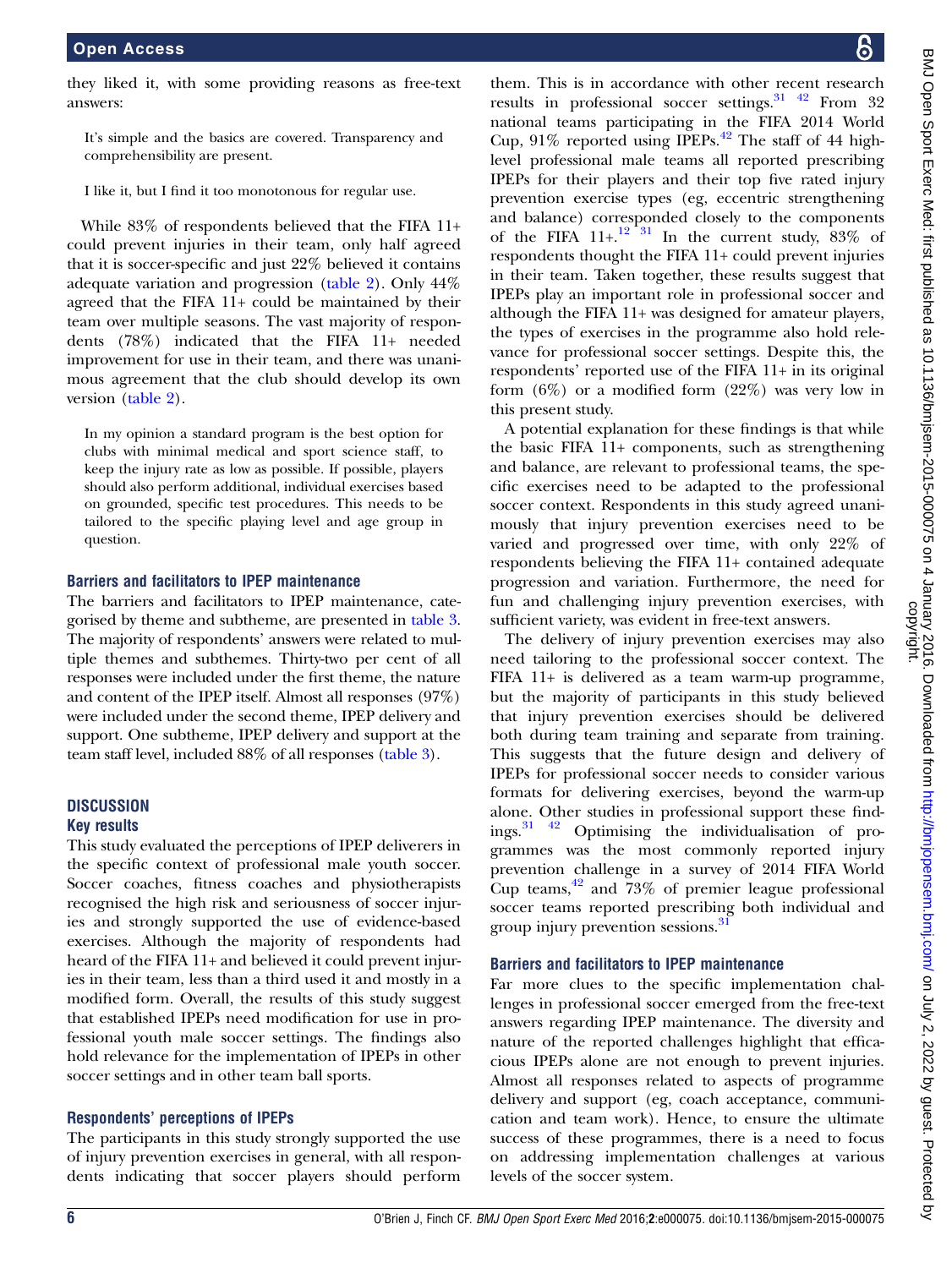<span id="page-6-0"></span>

#### Open Access

| <b>Main theme</b><br>(percentage)<br>of responses)                           | <b>Subtheme</b><br>(percentage)<br>of responses) | <b>Survey</b><br>framework | <b>Examples</b>                                                                                                                                                                                                                                                                             |
|------------------------------------------------------------------------------|--------------------------------------------------|----------------------------|---------------------------------------------------------------------------------------------------------------------------------------------------------------------------------------------------------------------------------------------------------------------------------------------|
| <b>IPEP</b> content/nature<br>(32%)                                          |                                                  | <b>Facilitators</b>        | Fun and challenging exercises<br>Positive effect on injury statistics<br>Programme practicality<br>Progression and variation of exercises                                                                                                                                                   |
|                                                                              |                                                  | <b>Barriers</b>            | Boring, monotonous exercises<br>Lack of effectiveness and objective measures                                                                                                                                                                                                                |
| <b>IPEP</b> delivery and<br>support at different<br>ecological levels* (97%) | Player (47%)                                     | <b>Facilitators</b>        | Acceptance of the programme<br>Awareness of the benefits<br>Motivation                                                                                                                                                                                                                      |
|                                                                              |                                                  | <b>Barriers</b>            | Lack of acceptance/knowledge<br>Lack of motivation/diligence                                                                                                                                                                                                                                |
|                                                                              | Team staff (88%)                                 | <b>Facilitators</b>        | Acceptance/support from the head coach and other<br>staff<br>Continuity in methodology<br>Explanation from staff to players<br>Staff numbers, knowledge and motivation<br>Planning and organisation                                                                                         |
|                                                                              |                                                  | <b>Barriers</b>            | Lack of acceptance/support from the head coach and<br>other staff<br>Lack of communication and team work<br>Lack of explanation to players<br>Lack of knowledge and motivation<br>Lack of long-term planning<br>Lack of professional implementation<br>Lack of staff numbers and continuity |
|                                                                              | Club (24%)                                       | Facilitators               | Club structure and support<br>Incorporation into club policy                                                                                                                                                                                                                                |
|                                                                              |                                                  | <b>Barriers</b>            | High number of injuries in the club<br>Lack of structure and support<br>Pressure to win                                                                                                                                                                                                     |
|                                                                              | Governing bodies                                 | Facilitators*              |                                                                                                                                                                                                                                                                                             |
|                                                                              | (9%)                                             | <b>Barriers</b>            | Heavy game schedule                                                                                                                                                                                                                                                                         |

\*The categories governing bodies/facilitators was included because it arose in a previous study using the same survey, but no respondents in the current study provided relevant responses. There were also no relevant responses for the previously identified subtheme 'external<br>environment' <sup>[51](#page-8-0)</sup> environment'.

It is noteworthy that one subtheme, IPEP delivery and support at team staff level, included 88% of all responses. Examples in this subtheme included staff acceptance of IPEPs, staff number and continuity, communication and team work. The frequency of responses in this sub theme strongly suggests that factors at staff level represent a key challenge in the successful maintenance of IPEPs in professional youth soccer. The presence of large interdisciplinary teams in professional sports clubs and the potential for conflict among these teams has been previously reported. $32\frac{54}{55}$  The high number of roles sharing the responsibility for injury prevention in clubs, as indicated by the respondents in this study, adds to the challenge of ensuring adequate acceptance and support for IPEPs. Physicians working with 2014 FIFA World Cup teams identified 'compliance of and between staff' as one of the main challenges in preventing injuries.<sup>42</sup> Research reports from the Union

of European Football Associations (UEFA) injury study, involving top-level professional European teams, have also identified internal communication and the stability of staffing as important elements for successful injury prevention.<sup>[43](#page-8-0)</sup>

#### Limitations

This study had several limitations. The sample size, which was dictated by the targeted real-world setting, was small. Accordingly, care is warranted in extrapolating the study results to other populations. The small sample size also precluded analysis of participant subgroups (eg, coaches only), or potential modifying variables (eg, age, coaching experience) due to insufficient power. The survey used in this study was not subjected to validity testing beyond face and content validity, similar to other studies in this field, $31 \frac{41}{42}$  though the same survey was successfully conducted in a group of professional adult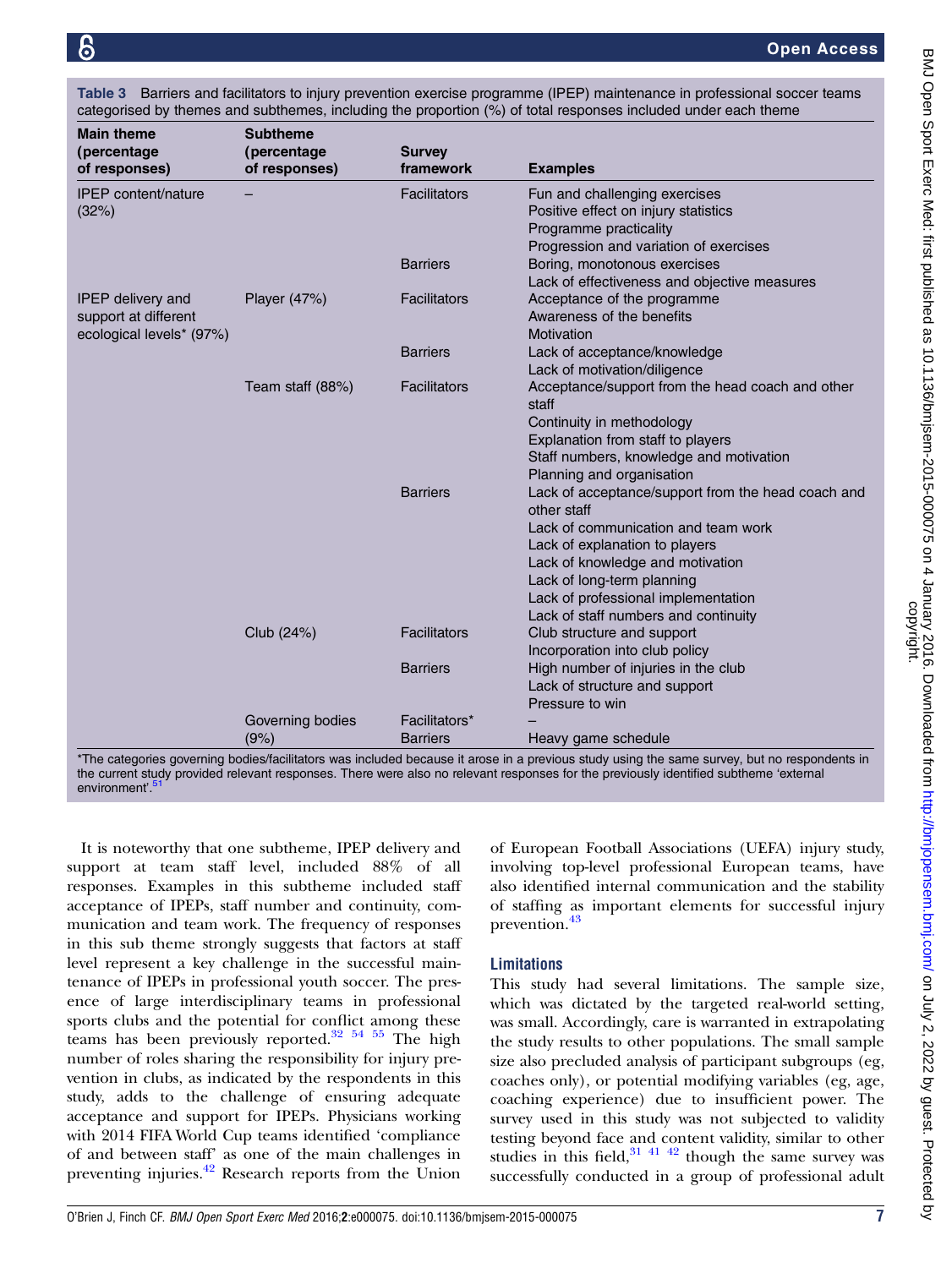<span id="page-7-0"></span>soccer teams. $51$  The answers to Likert scale questions may have been influenced by factors such as acquiescence bias and social desirability bias. $56$  Only one researcher allocated free-text responses to themes and subthemes, and the use of multiple independent reviewers may have strengthened this method.

#### Future research

Further studies are needed to investigate exactly how IPEPs are used in professional youth soccer settings and the specific implementation challenges they face. As reported injury prevention behaviour does not necessarily reflect actual behaviour,<sup>57</sup> direct observation of IPEP use through longitudinal observational studies, with multiple assessment times, is recommended. Such studies will provide insight into exactly how IPEPs are modified by end users and the specific reasons behind these modifications.

#### **CONCLUSION**

The coaches, fitness coaches and physiotherapists of professional youth male soccer teams strongly support the use of injury prevention exercise programmes. However, to enhance their impact, IPEPs must be tailored to the specific implementation context of professional youth soccer. This includes modifying IPEP content to provide adequate exercise challenge, variation and progression. Additionally, adequate delivery and support of IPEPs at various levels, particularly team staff level, are key considerations. The results of this study provide valuable information for enhancing the delivery of existing exercise programmes and also for the future development of improved IPEPs for professional youth soccer.

Twitter Follow James O'Brien at [@\\_jamesobrien](http://twitter.com/_jamesobrien) Follow Caroline Finch [@CarolineFinch](http://twitter.com/CarolineFinch)

Contributors JO led this work as part of his PhD studies. He designed the study, led its conduct, had the major role in paper writing and is responsible for the overall content as guarantor. CFF contributed to the design of the study and the writing of the paper.

Funding JO is supported by a Federation University Australia Postgraduate Scholarship. CFF is supported by an NHMRC Principal Research Fellowship (ID: 1058737). The Australian Centre for Research into Injury in Sport and its Prevention (ACRISP) is one of the International Research Centres for Prevention of Injury and Protection of Athlete Health supported by the International Olympic Committee (IOC).

Competing interests JO is employed at the professional soccer academy involved in this study. Although all survey responses were anonymous, it is possible that the author's relationship to academy staff influenced the results.

Ethics approval Federation University Australia Human Ethics Committee.

Provenance and peer review Not commissioned; internally peer reviewed.

Data sharing statement No additional data are available.

Open Access This is an Open Access article distributed in accordance with the Creative Commons Attribution Non Commercial (CC BY-NC 4.0) license, which permits others to distribute, remix, adapt, build upon this work noncommercially, and license their derivative works on different terms, provided the original work is properly cited and the use is non-commercial. See: [http://](http://creativecommons.org/licenses/by-nc/4.0/) [creativecommons.org/licenses/by-nc/4.0/](http://creativecommons.org/licenses/by-nc/4.0/)

#### **REFERENCES**

- 1. Fédération Internationale de Football Association. Big count. [http://](http://www.fifa.com/worldfootball/bigcount/) [www.fifa.com/worldfootball/bigcount/](http://www.fifa.com/worldfootball/bigcount/) (accessed 11 Sept 2015).
- 2. Ekstrand J, Hägglund M, Waldén M. Injury incidence and injury patterns in professional football: the UEFA injury study. [Br J Sports](http://dx.doi.org/10.1136/bjsm.2009.060582) [Med](http://dx.doi.org/10.1136/bjsm.2009.060582) 2011;45:553-8.
- Hägglund M, Waldén M, Magnusson H, et al. Injuries affect team performance negatively in professional football: an 11-year follow-up of the UEFA Champions League injury study. [Br J Sports Med](http://dx.doi.org/10.1136/bjsports-2013-092215) 2013;47:738–42.
- 4. Kuijt MT, Inklaar H, Gouttebarge V, et al. Knee and ankle osteoarthritis in former elite soccer players: a systematic review of the recent literature. [J Sci Med Sport](http://dx.doi.org/10.1016/j.jsams.2012.02.008) 2012;15:480-7.
- von Porat A, Roos EM, Roos H. High prevalence of osteoarthritis 14 years after an anterior cruciate ligament tear in male soccer players: a study of radiographic and patient relevant outcomes. [Ann](http://dx.doi.org/10.1136/ard.2003.008136) [Rheum Dis](http://dx.doi.org/10.1136/ard.2003.008136) 2004;63:269–73.
- 6. Lohmander LS, Ostenberg A, Englund M, et al. High prevalence of knee osteoarthritis, pain, and functional limitations in female soccer players twelve years after anterior cruciate ligament injury. [Arthritis](http://dx.doi.org/10.1002/art.20589) [Rheum](http://dx.doi.org/10.1002/art.20589) 2004;50:3145–52.
- 7. Junge A, Lamprecht M, Stamm H, et al. Countrywide campaign to prevent soccer injuries in Swiss amateur players. [Am J Sports Med](http://dx.doi.org/10.1177/0363546510377424) 2011;39:57–63.
- Waldén M, Atroshi I, Magnusson H, et al. Prevention of acute knee injuries in adolescent female football players: cluster randomised controlled trial. [BMJ](http://dx.doi.org/10.1136/bmj.e3042) 2012;344:e3042.
- 9. Soligard T, Myklebust G, Steffen K, et al. Comprehensive warm-up programme to prevent injuries in young female footballers: cluster randomised controlled trial. **[BMJ](http://dx.doi.org/10.1136/bmj.a2469)** 2008;337:a2469.
- 10. Owoeye OB, Akinbo SR, Tella BA, et al. Efficacy of the FIFA 11+ warm-up programme in male youth football: a cluster randomised controlled trial. J Sports Sci Med 2014;13:321–8.
- 11. Silvers-Granelli H, Mandelbaum B, Adeniji O, et al. Efficacy of the FIFA 11+ injury prevention program in the collegiate male soccer player. [Am J Sports Med](http://dx.doi.org/10.1177/0363546515602009) 2015;43:2628-37.
- 12. Bizzini M, Dvorak J. FIFA 11+: an effective programme to prevent football injuries in various player groups worldwide-a narrative review. [Br J Sports Med](http://dx.doi.org/10.1136/bjsports-2015-094765) 2015;49:577-9.
- 13. Twomey DM, Doyle TL, Lloyd DG, et al. Challenges when implementing an evidence-based exercise injury prevention training program in community-level sport. J Appl Case Stud Sport Exerc Sci 2015;1:29–39.
- 14. Twomey D, Finch C, Roediger E, et al. Preventing lower limb injuries: is the latest evidence being translated into the football field? [J Sci Med Sport](http://dx.doi.org/10.1016/j.jsams.2008.04.002) 2009;12:452–6.
- 15. Finch CF, White P, Twomey D, et al. Implementing an exercise-training programme to prevent lower-limb injuries: considerations for the development of a randomised controlled trial intervention delivery plan. [Br J Sports Med](http://dx.doi.org/10.1136/bjsm.2010.081406) 2011;45:791-6.
- 16. White PE, Otago L, Saunders N, et al. Ensuring implementation success: how should coach injury prevention education be improved if we want coaches to deliver safety programmes during training sessions? *[Br J Sports Med](http://dx.doi.org/10.1136/bjsports-2012-091987)* 2014;48:402-3.
- 17. Saunders N, Otago L, Romiti M, et al. Coaches' perspectives on implementing an evidence-informed injury prevention programme in junior community netball. [Br J Sports Med](http://dx.doi.org/10.1136/bjsm.2009.069039) 2010;44:1128–32.
- 18. Myklebust G, Skjølberg A, Bahr R. ACL injury incidence in female handball 10 years after the Norwegian ACL prevention study: important lessons learned. [Br J Sports Med](http://dx.doi.org/10.1136/bjsports-2012-091862) 2013;47:476-9.
- 19. Finch CF, Diamantopoulou K, Twomey DM, et al. The reach and adoption of a coach-led exercise training programme in community football. [Br J Sports Med](http://dx.doi.org/10.1136/bjsports-2012-091797) 2014;48:718–23.
- 20. Yank V, Stafford RS, Rosas LG, et al. Baseline reach and adoption characteristics in a randomized controlled trial of two weight loss interventions translated into primary care: a structured report of real-world applicability. [Contemp Clin Trials](http://dx.doi.org/10.1016/j.cct.2012.10.007) 2013;34:126-35.
- 21. White SM, McAuley E, Estabrooks PA, et al. Translating physical activity interventions for breast cancer survivors into practice: an evaluation of randomized controlled trials. [Ann Behav Med](http://dx.doi.org/10.1007/s12160-009-9084-9) 2009;37:10–19.
- 22. Rao JK, Anderson LA. Examining external validity in efficacy and secondary articles of home-based depression care management interventions for older adults. [Prev Chronic Dis](http://dx.doi.org/10.5888/pcd9.120110) 2012;9:E172.
- 23. Gaglio B, Shoup JA, Glasgow RE. The RE-AIM framework: a systematic review of use over time. [Am J Public Health](http://dx.doi.org/10.2105/AJPH.2013.301299) 2013;103: e38–46.
- 24. Hägglund M, Atroshi I, Wagner P, et al. Superior compliance with a neuromuscular training programme is associated with fewer ACL